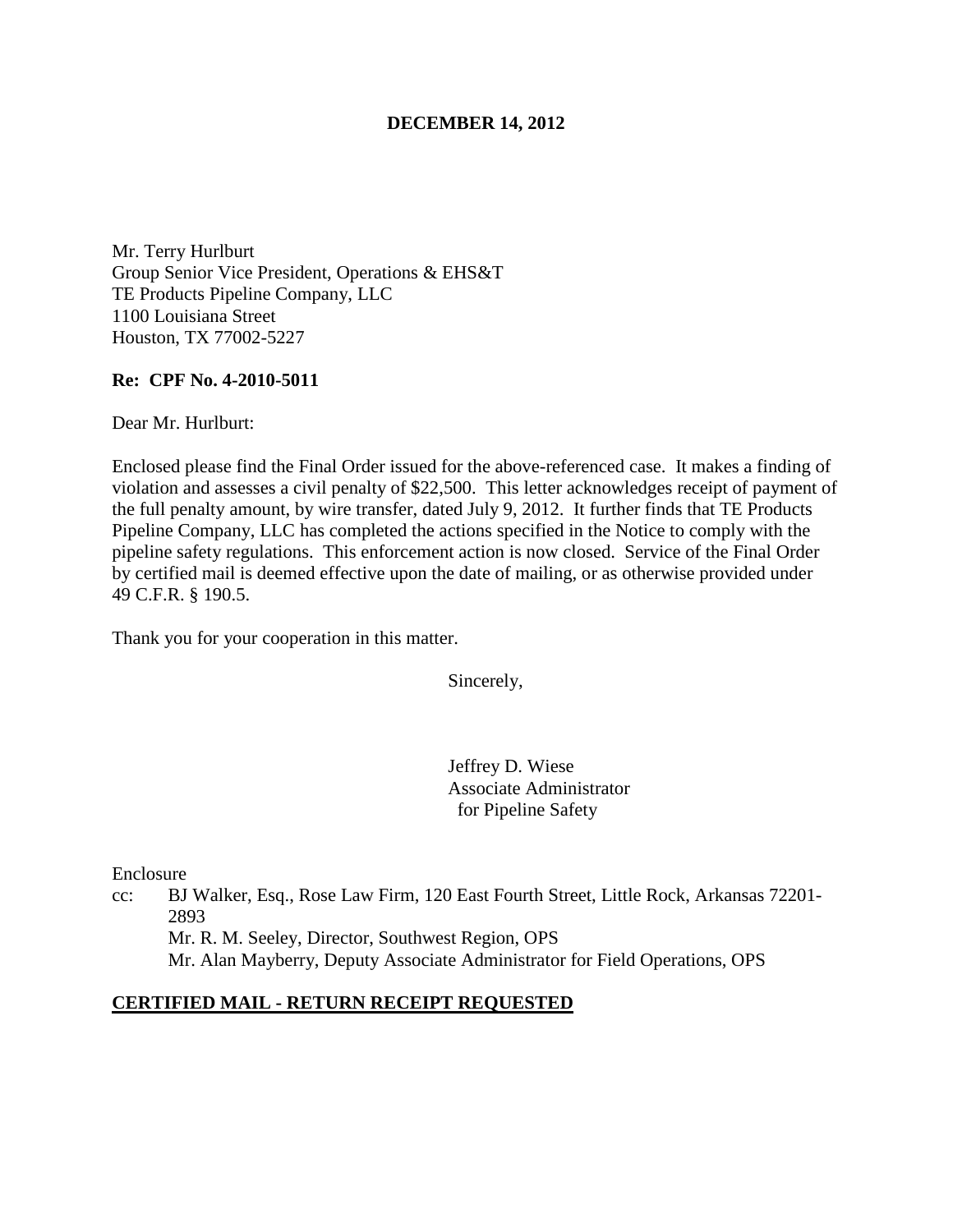## **U.S. DEPARTMENT OF TRANSPORTATION PIPELINE AND HAZARDOUS MATERIALS SAFETY ADMINISTRATION OFFICE OF PIPELINE SAFETY WASHINGTON, D.C. 20590**

**In the Matter of )** 

**TE Products Pipeline Company, LLC, ) CPF No. 4-2010-5011**

**\_\_\_\_\_\_\_\_\_\_\_\_\_\_\_\_\_\_\_\_\_\_\_\_\_\_\_\_\_\_\_\_\_\_\_\_ )** 

 **)** 

 **)** 

**\_\_\_\_\_\_\_\_\_\_\_\_\_\_\_\_\_\_\_\_\_\_\_\_\_\_\_\_\_\_\_\_\_\_\_\_)** 

**Respondent. )** 

# **FINAL ORDER**

Pursuant to 49 U.S.C. § 60117, a representative of the Pipeline and Hazardous Materials Safety Administration (PHMSA), Office of Pipeline Safety (OPS), initiated an investigation of an accident involving the explosion of an out-of-service breakout tank operated by TE Products Pipeline Company, LLC (TEPPCO or Respondent) at the McRae Product Terminal near Garner, Arkansas on May 12, 2009. Respondent owns and operates refined products and liquefied petroleum gas pipelines in the United States. TE Products Pipeline Company, LLC is a subsidiary of TEPPCO Partners LP. In its correspondence with PHMSA throughout the course of this case, Respondent has referred to itself as "TEPPCO."

The explosion of the out-of-service breakout tank occurred during the installation of a gauge pole in the tank. Gauge poles are intended to reduce emissions and product loss from aboveground storage tanks and breakout tanks. After the tank was emptied and cleaned, hazardous vapors were ignited when a welder used a flame cutter to cut the internal floating roof. The explosion and destruction of the tank resulted in three fatalities of contract personnel working inside the tank.

The Director, Southwest Region, OPS (Director), issued to Respondent, by letter dated June 22, 2010, a Notice of Probable Violation and Proposed Civil Penalty (Notice). In accordance with 49 C.F.R. § 190.207, the Notice proposed finding that TEPPCO had violated 49 C.F.R. § 195.54, and proposed assessing a civil penalty of \$22,500 for the alleged violation.

TEPPCO responded to the Notice by letter dated July 22, 2010. Respondent contested the allegation, presented information seeking mitigation and/or elimination of the proposed penalty, and requested a hearing. The hearing was to include discussion of this case and also a follow up case related to the May 12, 2009 incident concerning TEPPCO's alleged failure to follow its own procedures, C.P.F. 4-2010-5015.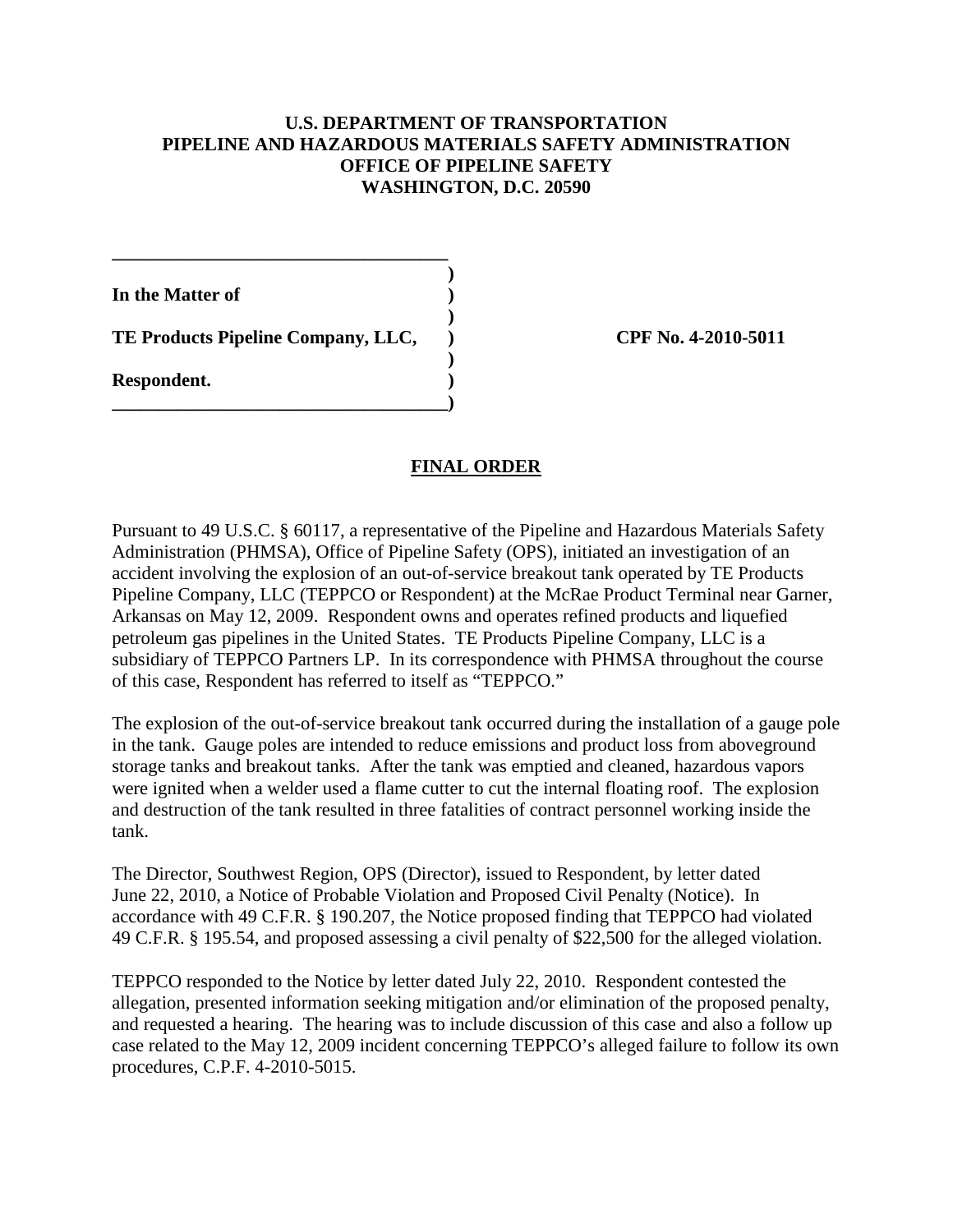By letter dated May 21, 2012, Respondent withdrew its request for a hearing and thereby authorized entry of this Final Order without further notice. On July 7, 2012, Respondent paid the proposed civil penalty of \$22,500. Notwithstanding its payment of the civil penalty, TEPPCO asked for permission to submit a formal response and documentation for consideration of the hearing officer prior to preparation of this Final Order. On July 30, 2012, TEPPCO submitted said document, which included deposition testimony related to ongoing litigation for tortious suits, documents concerning the cleaning and planning for the gauge pole installation, and contracts between Respondent and its contractors for the project. Respondent also requested that PHMSA "acknowledge all that TEPPCO did to ensure the work was done safely, in accordance with regulations and guiding safety principles." Under 49 C.F.R. § 190.209(a)(1), however, payment of the penalty serves to close the case with prejudice to Respondent. Therefore, the additional information provided and the defenses asserted by Respondent are neither discussed nor considered in this Order. The findings and conclusions set forth below are based entirely on the information referenced in the Notice and discussed in this Order, insofar as such information relates to the specific regulatory violations alleged in the Notice.

### **FINDING OF VIOLATION**

The Notice alleged that Respondent violated 49 C.F.R. Part 195.54, as follows:

**Item 1:** The Notice alleged that Respondent violated 49 C.F.R. § 195.54, which states:

#### **§ 195.54 Accident reports.**

 $\overline{a}$ 

(a) Each operator that experiences an accident that is required to be reported under §195.50 shall as soon as practicable, but not later than 30 days after discovery of the accident, prepare and file an accident report on DOT Form 7000-1, or a facsimile.

(b) Whenever an operator receives any changes in the information reported or additions to the original report on DOT Form 7000-1, it shall file a supplemental report within 30 days.

The Notice alleged that Respondent violated 49 C.F.R. § 195.54 by failing to file a supplemental report after it received updated information about the cause of the May 12, 2009 incident. Specifically, the Notice alleged that TEPPCO failed to file a supplemental report within 30 days after it obtained a failure investigation report from Baker Engineering and Risk Consultants, Inc. (BakerRisk) on March 5,  $2010$ <sup>1</sup> The report concluded that the probable cause of the explosion was ignition of a flammable gasoline/air mixture inside the floating roof pontoons, created by leakage of gasoline vapors into the pontoons. As of May 19, 2010, a supplemental PHMSA 7000-1 report still had not been filed by Respondent to update the original report with the information included in the BakerRisk report.

By May 19, 2010, Respondent had also not reported estimated losses as a result of the accident in the PHMSA 7000-1 report on file (20090164-8872).

Respondent did not contest this allegation of violation. Accordingly, I find that Respondent

<sup>&</sup>lt;sup>1</sup> See The BakerRisk Report # 01-02565-001-09, as included in the Violation Report.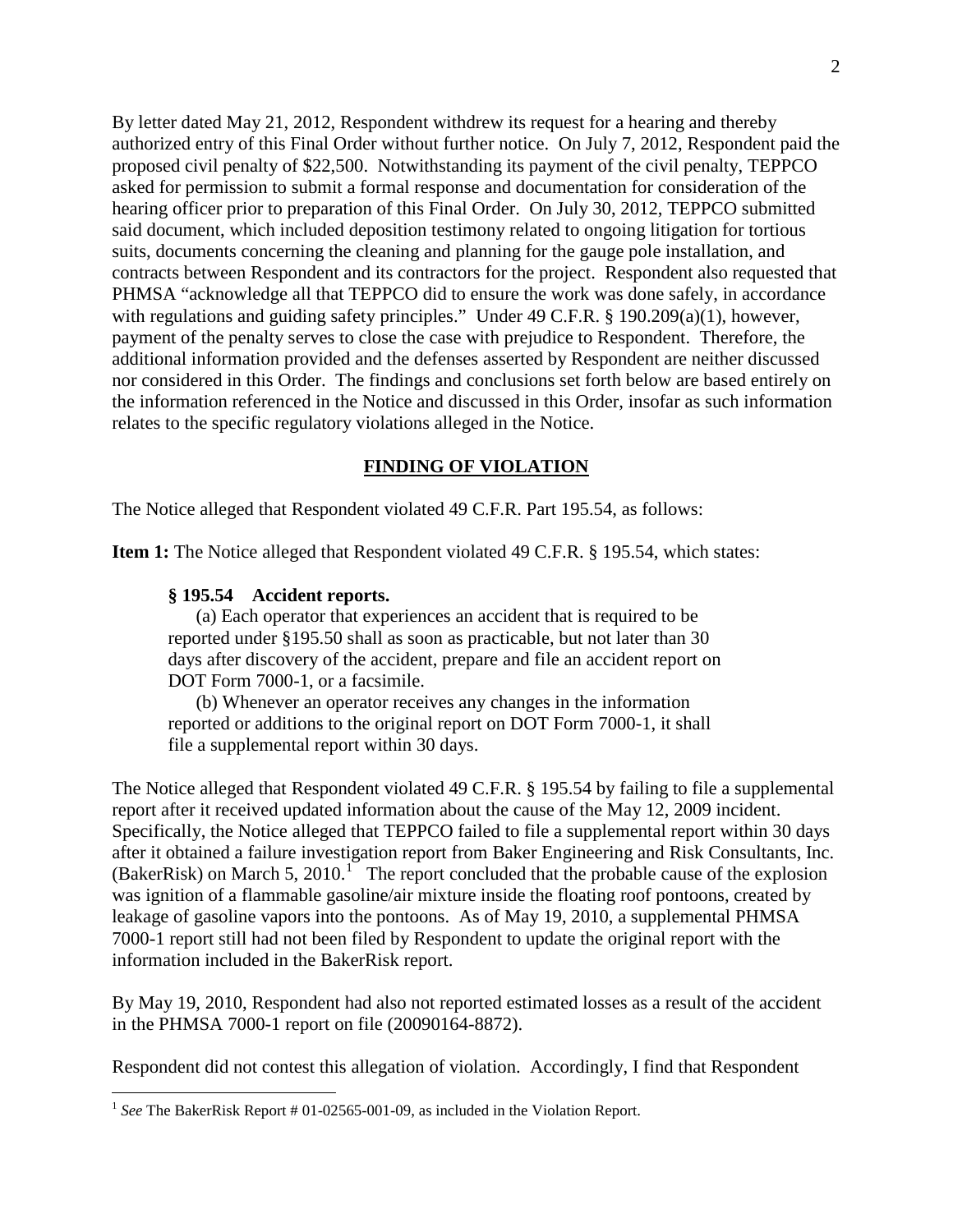violated 49 C.F.R. § 195.54 by failing to file a supplemental report after it received changes in the information reported in the original report.

This finding of violation will be considered a prior offense in any subsequent enforcement action taken against Respondent.

# **ASSESSMENT OF PENALTY**

Under 49 U.S.C. § 60122, Respondent is subject to an administrative civil penalty not to exceed \$100,000 per violation for each day of the violation, up to a maximum of \$1,000,000 for any related series of violations. In determining the amount of a civil penalty under 49 U.S.C. § 60122 and 49 C.F.R. § 190.225, PHMSA must consider the following criteria: the nature, circumstances, and gravity of the violation, including adverse impact on the environment; the degree of Respondent's culpability; the history of Respondent's prior offenses; the Respondent's ability to pay the penalty and any effect that the penalty may have on its ability to continue doing business; and the good faith of Respondent in attempting to comply with the pipeline safety regulations. In addition, PHMSA may consider the economic benefit gained from the violation without any reduction because of subsequent damages, and such other matters as justice may require. The Notice proposed a total civil penalty of \$22,500 for the violations cited above.

**Item 1:** The Notice proposed a civil penalty of \$22,500 for Respondent's violation of 49 C.F.R. § 195.54, for failing to file a supplemental report after it received changes in the information reported in the report. Accordingly, I assess Respondent a civil penalty of **\$22,500** for violation of 49 C.F.R. § 195.54.

TEPPCO paid the proposed penalty, which serves to close the case with prejudice to Respondent.

# **COMPLIANCE ORDER**

The Notice proposed a compliance order with respect to Item 1 in the Notice for violation of 49 C.F.R. § 195.54. Under 49 U.S.C. § 60118(a), each person who engages in the transportation of hazardous liquids or who owns or operates a pipeline facility is required to comply with the applicable safety standards established under chapter 601. The Director indicates that Respondent has taken the following actions specified in the proposed compliance order:

1. With respect to the violation of § 195.54 (Item 1), Respondent filed a supplemental report on May 26, 2011.

Accordingly, I find that compliance has been achieved with respect to this violation. Therefore, the compliance terms proposed in the Notice are not included in this Order.